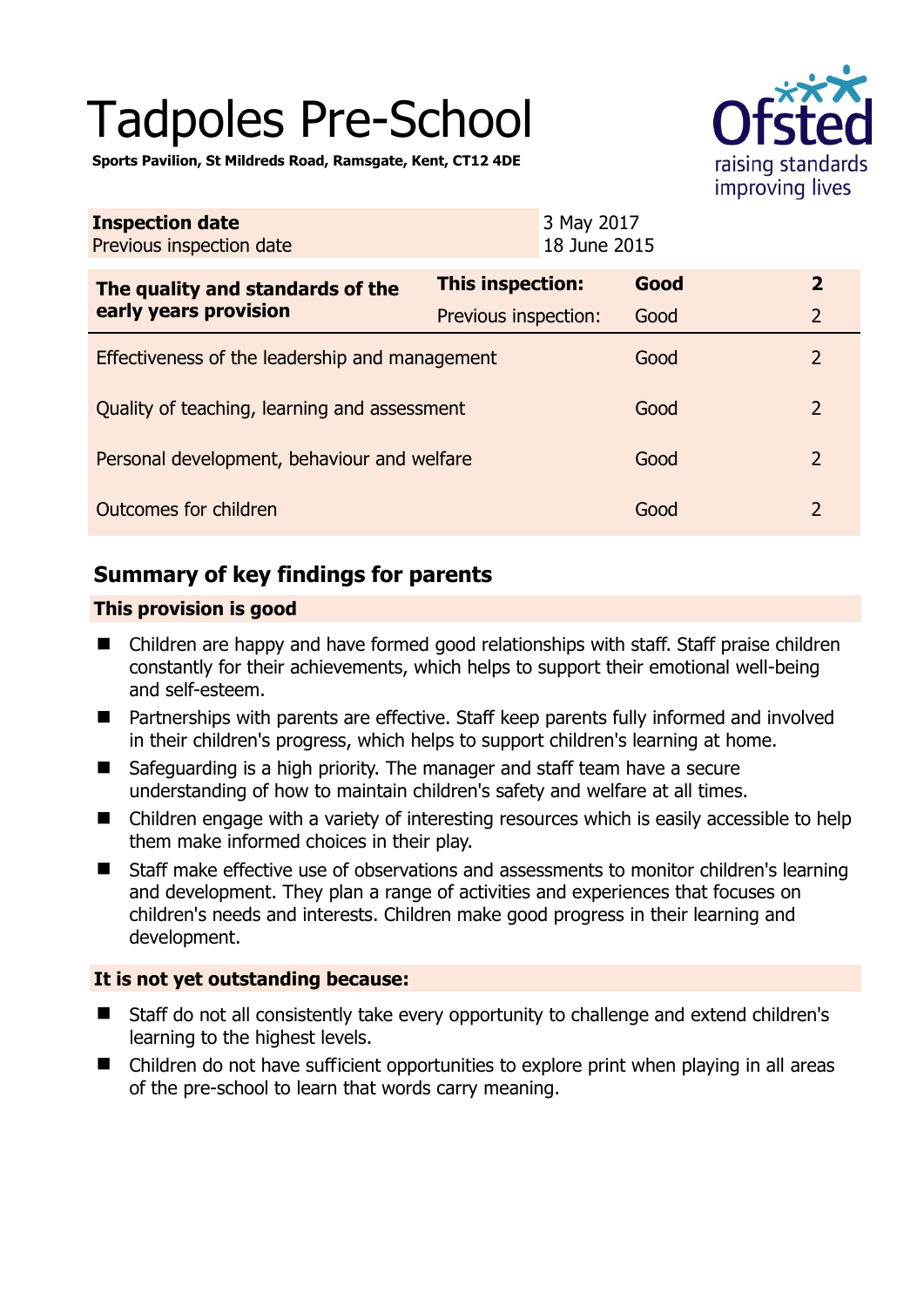# **What the setting needs to do to improve further**

## **To further improve the quality of the early years provision the provider should:**

- continue to support all staff to improve their skills and knowledge, to ensure that teaching is of the highest standard, to extend further children's learning
- $\blacksquare$  review and improve the opportunities children have to see and explore the written word, to develop further their interest in literacy.

## **Inspection activities**

- The inspector observed activities in the playroom and the outside environment.
- The inspector talked to the manager about the service she provides and discussed her action plan for the future.
- The inspector carried out a joint observation with the manager.
- The inspector took account of the views of parents spoken to on the day of the inspection.
- The inspector sampled a range of documentation, including children's records in learning and development, staff qualifications, and safeguarding policies and procedures.

## **Inspector**

Sara Garrity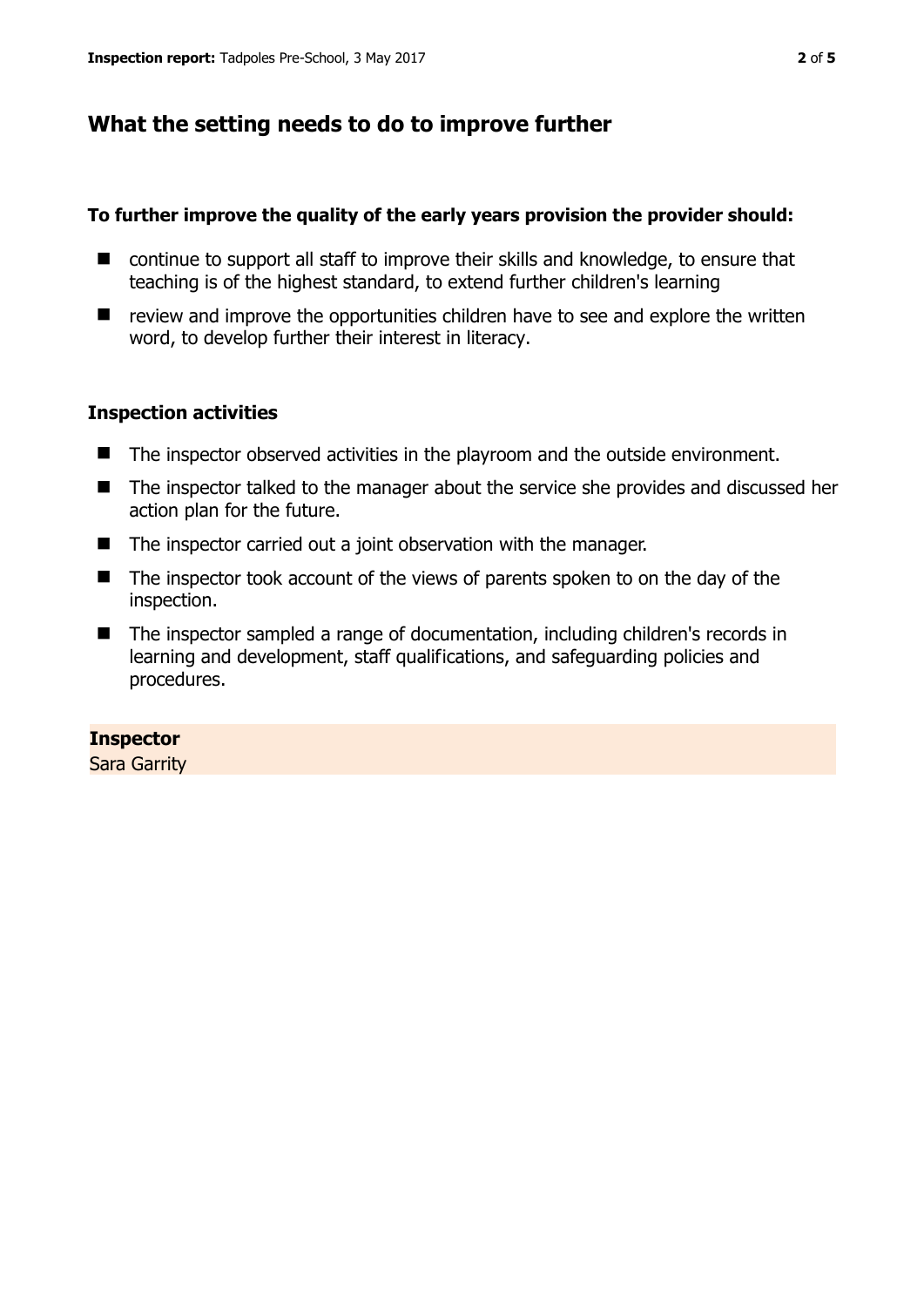# **Inspection findings**

## **Effectiveness of the leadership and management is good**

Safeguarding is effective. Staff know how to identify signs that a child may be at risk of harm and how to follow procedures to help protect them. The manager supports staff practice. For instance, she follows thorough induction procedures to help support staff taking on new roles, to ensure they are assisted fully. The manager also provides them with opportunities to increase their knowledge and teaching skills, such as attending safeguarding training and short courses. Self-evaluation is ongoing and takes into account the views of the staff, parents and children to continually develop the service they provide. The manager accurately monitors and tracks the progress of all children. Any gaps in learning are quickly identified and appropriate action taken. The manager has forged links with other early years professionals to provide a continuity of care and learning. For example, children have regular opportunities to visit the local school facilities to become familiar with the environment and meet staff.

## **Quality of teaching, learning and assessment is good**

Children have plenty of opportunities to be creative, such as making props to extend their interest in superhero play. They effectively engage in role play to further extend their imaginative play. For instance, they use a large box to take them to the moon for a picnic. Children make good progress in their speech development. They hold conversations and give explanations using complex sentences. For instance they explain about their 'superpowers' and how they become 'invisible'. Children benefit from a wide range of experiences to expand their interest in the world around them. For example, they excitedly look at the frogs and tadpoles in the tank, as they learn about life cycles.

## **Personal development, behaviour and welfare are good**

Children behave well and learn to share and take turns. For example, they make effective use of the large sand timer to know when it is their turn on the bicycles. Children learn about the importance of a healthy diet. For instance, staff provide them with nutritious food at snack times. Children have daily opportunities to exercise, such as playing in the secure outside area or going on walks to explore their local community.

## **Outcomes for children are good**

Children make good progress and learn a wide range of skills to support the next stage in their learning and eventual move to school. For example, they listen and join in activities at circle time, such as talking about the items they have brought in from home. Children learn to respect and value their own and other peoples' differences. They are resourceful and inventive in their play. For instance, they wear colanders as safety hats while driving cars. Children are eager to interact with others and do things for themselves, in particular putting on their coats to go outside to play.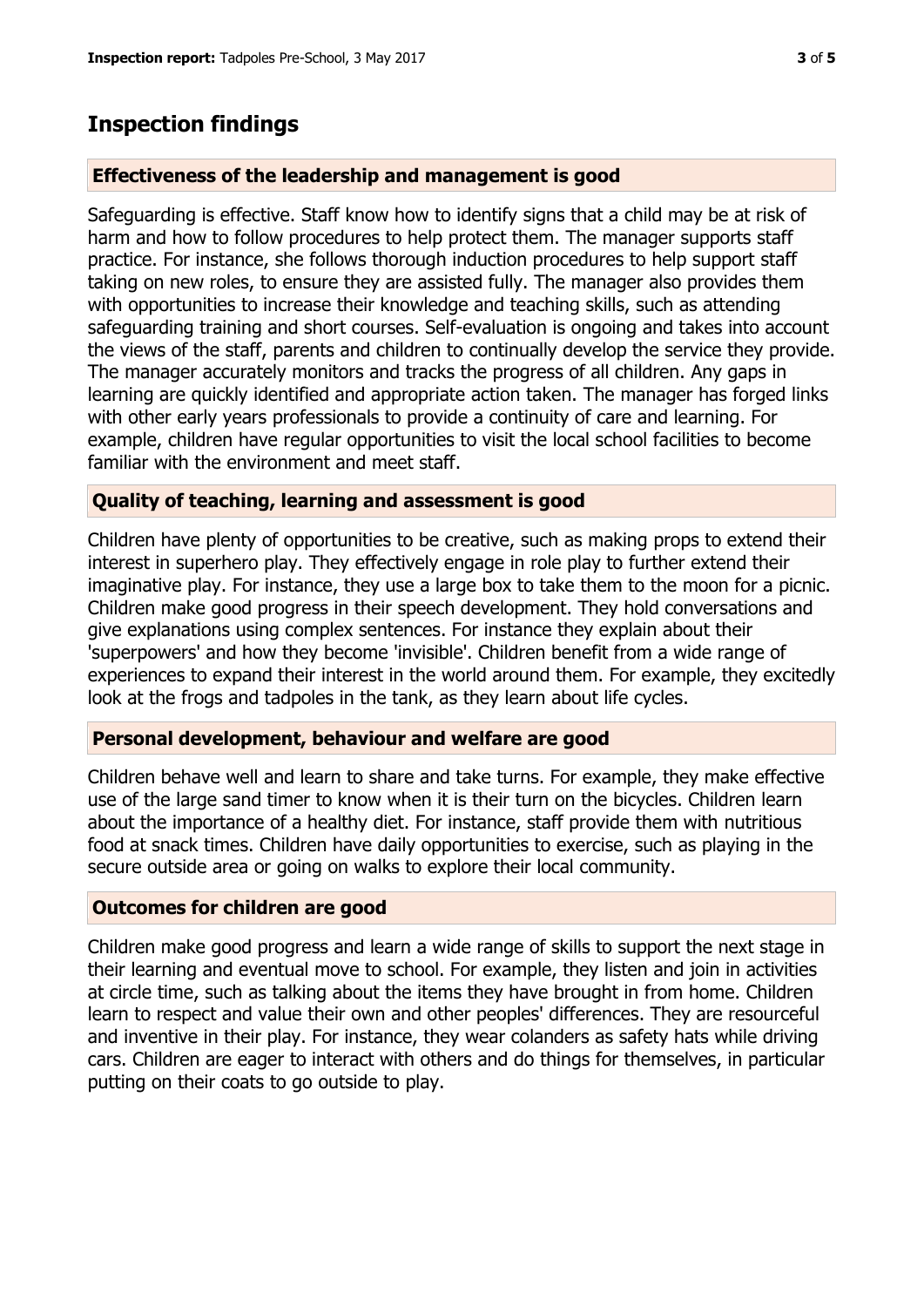# **Setting details**

| Unique reference number                             | 127671                                                                               |  |
|-----------------------------------------------------|--------------------------------------------------------------------------------------|--|
| <b>Local authority</b>                              | Kent                                                                                 |  |
| <b>Inspection number</b>                            | 1089375                                                                              |  |
| <b>Type of provision</b>                            | Sessional provision                                                                  |  |
| Day care type                                       | Childcare - Non-Domestic                                                             |  |
| <b>Registers</b>                                    | Early Years Register, Compulsory Childcare<br>Register, Voluntary Childcare Register |  |
| Age range of children                               | $2 - 4$                                                                              |  |
| <b>Total number of places</b>                       | 20                                                                                   |  |
| Number of children on roll                          | 21                                                                                   |  |
| Name of registered person                           | <b>Ruth Burton</b>                                                                   |  |
| <b>Registered person unique</b><br>reference number | RP910620                                                                             |  |
| Date of previous inspection                         | 18 June 2015                                                                         |  |
| <b>Telephone number</b>                             | 01843 823756                                                                         |  |

Tadpoles Pre-School registered in 1995. It is privately owned and operates from the sports pavilion in Minster, Kent. The pre-school operates on Monday to Friday from 9am to midday, during term time only. It also offers an afternoon session on Wednesdays from 1pm to 3.30pm. The provider receives funding to provide free early education for children aged two, three and four years. The pre-school employs seven staff, five of whom hold a relevant early years qualification at level 3.

This inspection was carried out by Ofsted under sections 49 and 50 of the Childcare Act 2006 on the quality and standards of provision that is registered on the Early Years Register. The registered person must ensure that this provision complies with the statutory framework for children's learning, development and care, known as the early years foundation stage.

Any complaints about the inspection or the report should be made following the procedures set out in the guidance 'Complaints procedure: raising concerns and making complaints about Ofsted', which is available from Ofsted's website: www.gov.uk/government/organisations/ofsted. If you would like Ofsted to send you a copy of the guidance, please telephone 0300 123 4234, or email enquiries@ofsted.gov.uk.